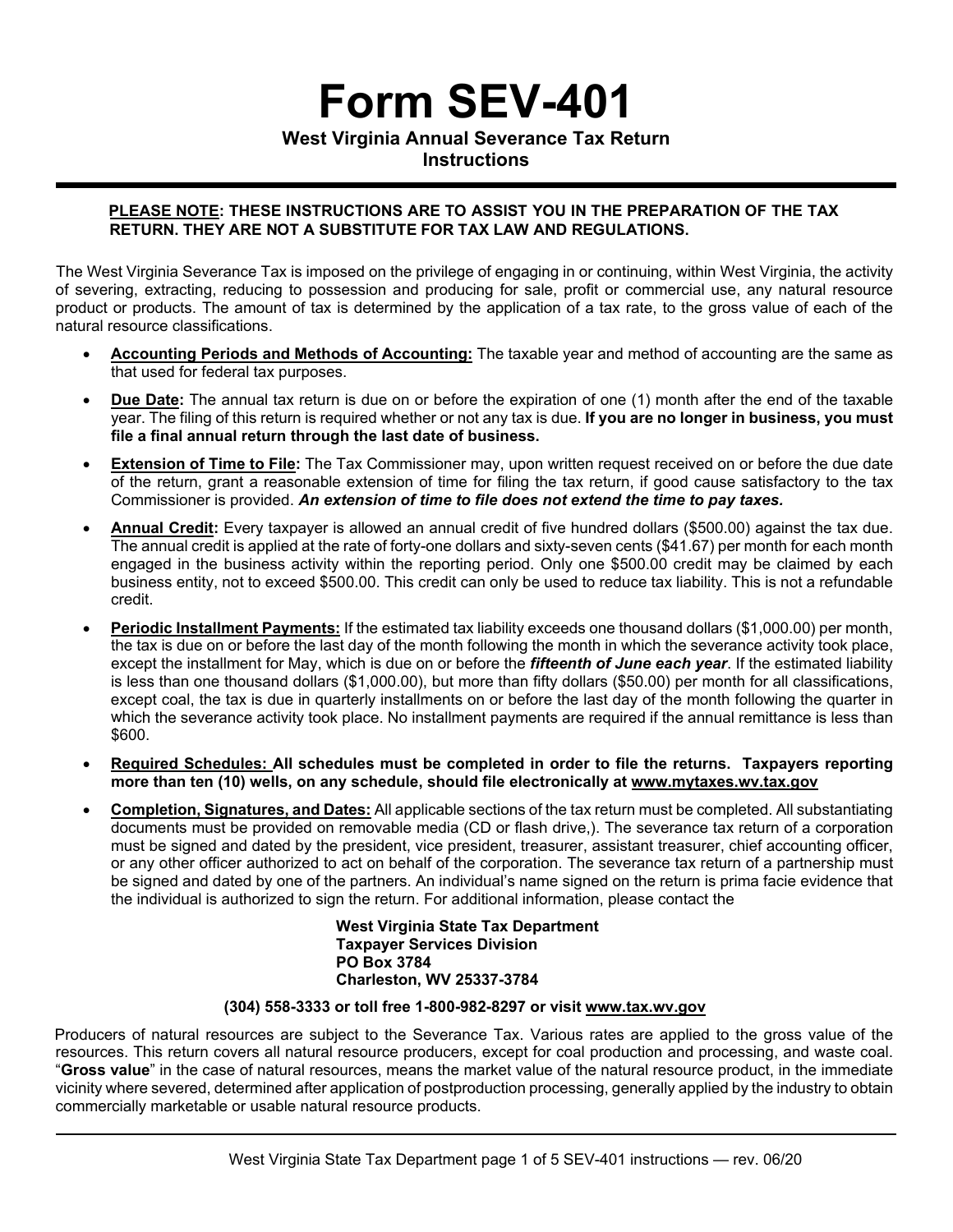#### **Gross Value is to be reported for all natural resources as follows:**

- 1. For natural resources severed or processed (or both severed and processed) and sold during a reporting period, gross value is the amount received or receivable by the taxpayer.
- 2. In a transaction involving related parties, gross value shall not be less than the fair market value for natural resources of similar grade and quality.
- 3. In the absence of a sale, such as when the severer consumes the natural resource, gross value shall be the fair market value for natural resources of similar grade and quality.
- 4. For natural gas, gross value is the value of the natural gas at the wellhead immediately preceding transportation and transmission. For natural gas sold at a point beyond the wellhead, transportation costs may be deductible.
- 5. For oil and gas, the gross value of the oil and gas is determined before any conversion or refining process.

In all instances, the gross value **shall not** be reduced by any state or federal taxes, royalties, sales commissions, or any other expense.

**"Severing" or "Severed"** means the physical removal of the natural resources from the earth or waters of this state by any means. "Severing" or "Severed" shall not include the removal of natural gas from underground storage facilities into which the natural gas has been mechanically injected following its initial removal from the earth. "Severing" or "Severed" oil and natural gas shall not include any separation process of oil or natural gas commonly employed to obtain marketable natural resource products. "Extraction of ores and minerals from the ground" includes extraction by mine owners or operators of ores or minerals from the waste or residue of prior mining, such as gob piles or slurry ponds.

#### **MANUFACTURING INVESTMENT TAX CREDIT**

Manufacturers that make qualified investments for industrial expansion or industrial revitalization in WV may be eligible for the Manufacturing Investment Tax Credit. The term "manufacturing" means any business activity classified as having a sector identifier, consisting of the first two digits of the six-digit North American Industry Classification System code number, of thirty-one, thirty-two or thirty-three. Eligible investments include real property and improvements thereto and tangible personal property constructed or purchased for use as a part of a new or expanded or revitalized business facility of a qualified industrial taxpayer. Eligible investments may also include replaced or refurbished buildings, equipment, machinery and other tangible personal property used in the operation of a qualified facility located in West Virginia. Eligible investment may also include real or tangible personal property acquired by written lease for a primary term of ten years or longer, if used as a component part of a new, expanded or revitalized industrial facility. The credit is equal to 5% of the taxpayer's qualified investment, pro-rated over a ten-year period at a rate of 10% per year. All taxpayers wishing to qualify for the Manufacturing Investment Tax Credit must file an application for such credit (form WV/MITC-A) on or before the due date of the Personal Income Tax or Corporation Net Income Tax return filed for the tax year the investment was placed in service or use, including lawful extensions of time to file. Manufacturing Investment Tax Credit may be used to offset up to 50% of the taxpayer's annual liability for Business Franchise Tax, Severance Tax and Corporation Net Income Tax for a period of 10 years. Any portion of a particular year's annual credit that remains, after application against these taxes for the taxable year, is forfeited. Taxpayers must complete and file Schedule MITC-1 and schedule MITC-A when claiming this credit.

# **ADDITIONS TO TAX**

Any person required to make monthly or quarterly payments of an annual tax and fails to make a timely payment or remits less than the required amount is subject to additions to tax as calculated below. No additions are imposed if a quarterly taxpayer pays timely estimated tax equal to three-fourths (75%) or more of the actual tax liability. No additions are imposed if a monthly taxpayer timely pays estimated tax equal to eleven-twelfths (92%) of the actual tax liability. The amount of underpayment is determined to be the difference between the amount that should have been paid and that which was actually paid. The period of underpayment of an installment is from the due date of the installment payment to the earlier of either the due date of the annual return for that taxable year or the date upon which such portion is paid. The underpayment of estimated tax schedule may be obtained from our website www.tax.wv.gov.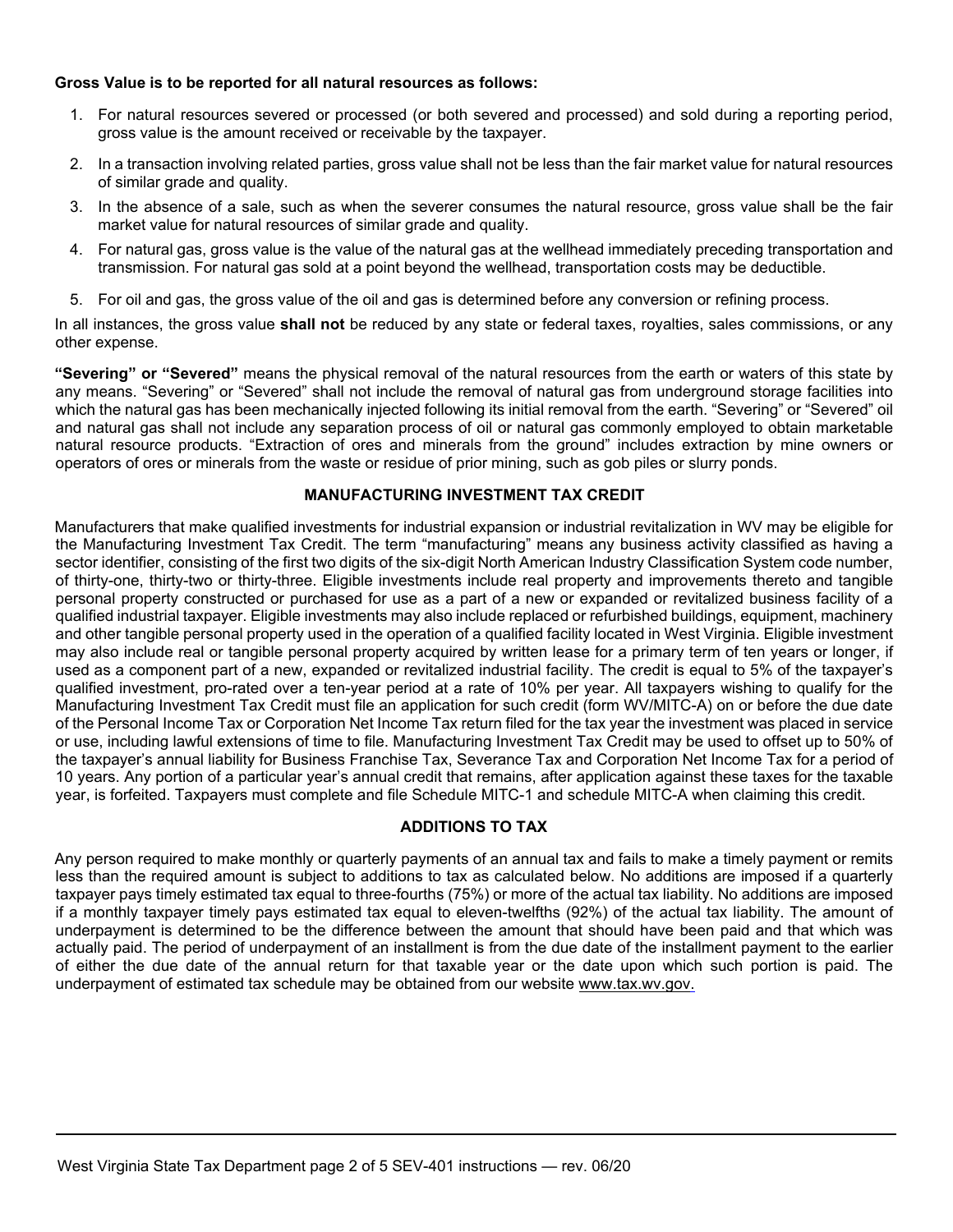# **SCHEDULE A - NATURAL GAS NOT SUBJECT TO THE MID VOLUME VERTICAL RATE.**

This includes qualified low-volume wells, qualified shut-in wells, all horizontal wells, and vertical wells that do not qualify for the reduced rate for mid-volume production**. All wells must be individually reported.**

- **Column A** Enter the API number used when reporting this well to WVDEP.
- **Column B** Enter the gross value of the natural gas produced.
- **Column C** Enter the number of MCFS produced (rounded to the nearest whole number).
- **Column D** Enter the gross value for qualifying low volume or shut in wells.
- **Column E** Enter the gross value of natural gas provided to property owners.
- **Column F** Enter the adjusted gross value (Column B minus Columns D & E).
- **Column G** List the amount of transportation allowance being claimed. If claiming anything other than the safe harbor allowance (15% of adjusted gross value), you must provide the calculation method and supporting documentation for the allowance. Attach separate sheet. If Column F is zero, enter zero. There is no allowance available.
- **Column H** Enter the net gross value (Column F minus Column G).
- **Total Each Column** Enter the totals of each column.
- **TOTAL TAX** Multiply Column H Total by 0.05. Enter this amount here and in line 1 of the Severance Tax Computation Schedule on Page 2.

# **SCHEDULE B - OIL NOT SUBJECT TO THE MID VOLUME VERTICAL RATE.**

- This includes qualified low-volume wells, qualified shut-in wells, all horizontal wells, and vertical wells that do not qualify for the reduced rate for mid-volume production. **All wells must be individually reported**.
- **Column A** Enter the API number used when reporting this well to WVDEP.
- **Column B**  Enter the gross value of the oil produced.
- **Column C** Enter the number of Barrels produced (rounded to the nearest whole number).
- **Column D** Enter the gross value for qualifying low volume or shut in wells.
- **Column E** Enter the adjusted gross value (Column B minus Column D).
- **Column F** List the amount of transportation allowance being claimed. If claiming anything other than the safe harbor allowance (15% of adjusted gross value), you must provide the calculation method and supporting documentation for the allowance. Attach separate sheet. If Column E is zero, enter zero. There is no allowance available.
- **Column G** Enter the net gross value (Column E minus Column F).

**Total Each Column** – Enter the totals of each column.

**TOTAL TAX** – Multiply Column G Total by 0.05. Enter this amount here and in line 2 of the Severance Tax Computation Schedule on Page 2.

# **SCHEDULE C – NATURAL GAS MID VOLUME VERTICAL RATE.**

This includes only vertical wells that qualify for the reduced rate for mid-volume production. **All wells must be individually reported.** 

- **Column A** Enter the API number used when reporting this well to WVDEP.
- **Column B**  Enter the gross value of the natural gas produced.
- **Column C** Enter the number of MCFS produced (rounded to the nearest whole number).
- **Column D** Enter the gross value of natural gas provided to property owners.
- **Column E** Enter the adjusted gross value (Column B minus Column D).
- **Column F** List the amount of transportation allowance being claimed. If claiming anything other than the safe harbor allowance (15% of adjusted gross value), you must provide the calculation method and supporting documentation for the allowance. Attach separate sheet. If Column E is zero, enter zero. There is no allowance available.
- **Column G** Enter the net gross value (Column E minus Column F).
- **Total Each Column** Enter the totals of each column.
- **TOTAL TAX** Multiply Column G Total by 0.025. Enter this amount here and in line 3 of the Severance Tax Computation Schedule on Page 2.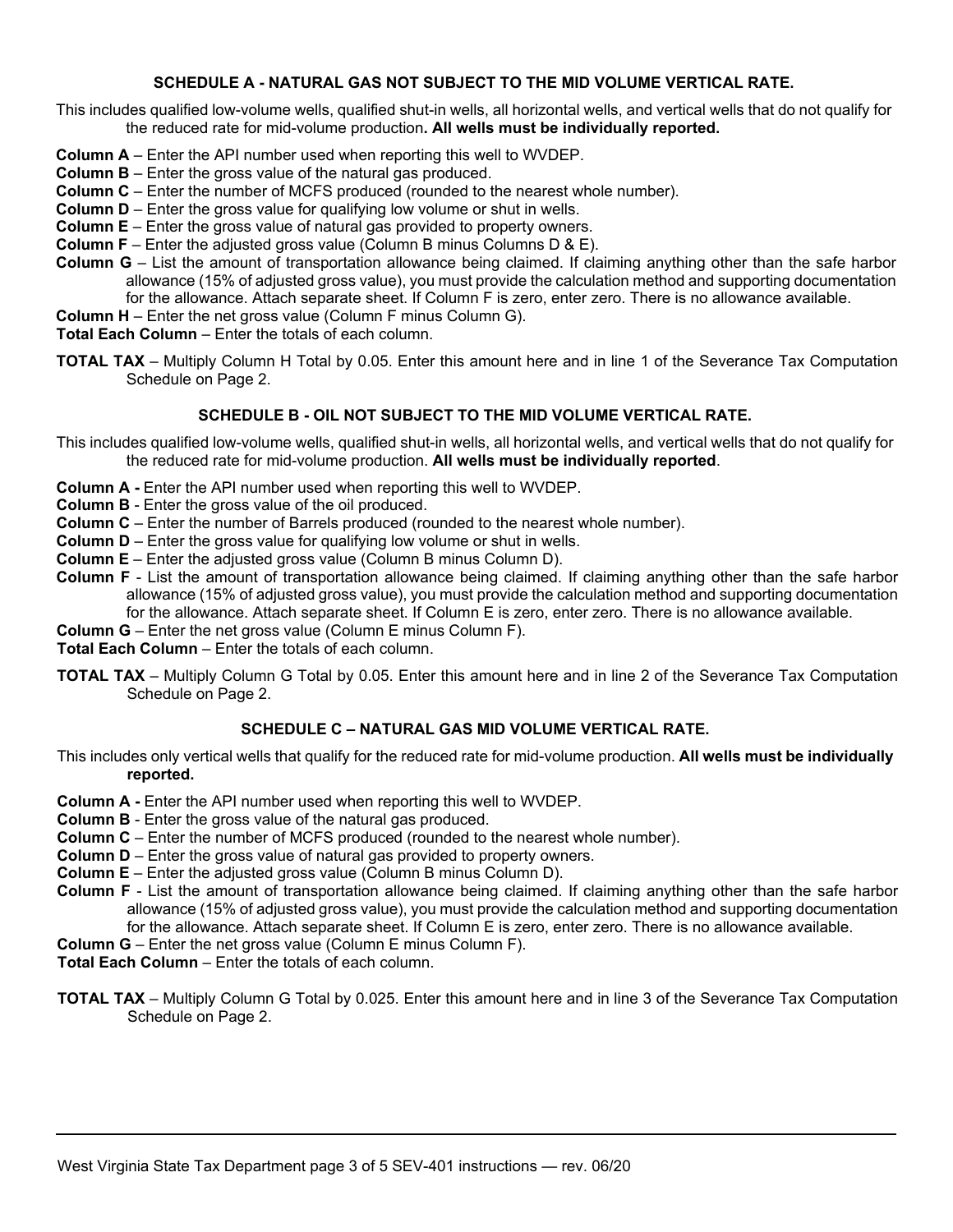#### **SCHEDULE D – OIL MID VOLUME VERTICAL RATE.**

This includes only vertical wells that qualify for the reduced rate for mid-volume production. **All wells must be individually reported.** 

- **Column A** Enter the API number used when reporting this well to WVDEP.
- **Column B**  Enter the gross value of the oil produced.
- **Column C** Enter the number of Barrels produced (rounded to the nearest whole number).
- **Column D** List the amount of transportation allowance being claimed. If claiming anything other than the safe harbor allowance (15% of adjusted gross value), you must provide the calculation method and supporting documentation for the allowance. Attach separate sheet. If Column D is zero, enter zero. There is no allowance available.
- **Column E** Enter the net gross value (Column D minus Column E).

**Total Each Column** – Enter the totals of each column.

**TOTAL TAX** – Multiply Column F Total by 0.025. Enter this amount here and in line 4 of the Severance Tax Computation Schedule on Page 2.

#### **SCHEDULE E – COALBED METHANE, NGL, AND OTHER COMMODITY.**

#### **All wells must be individually reported.**

**Column A** - Enter the API number used when reporting this well to WVDEP.

**Column B** - Enter the commodity code for the resource produced from the following list:

- Coal Bed Methane 100
- Ethane 101
- Butane 102
- Propane 103
- Condensate 104
- Salt 202
- Sand 300
- Gravel 400
- Non-Processed Waste Coal 500
- Clay 600
- Shale 700

# **Note: Report all NGL's not covered by codes 101-103, as Condensate Commodity Code 104.**

**Column C** – Enter the gross value.

- **Column D** List the amount of transportation allowance being claimed. If claiming anything other than the safe harbor allowance (15% of adjusted gross value), you must provide the calculation method and supporting documentation for the allowance. Attach separate sheet. **Transportation allowance is only available for coal bed methane and natural gas liquids.**
- **Column E** Enter the net gross value (Column C minus Column D).
- **Column F**  Enter total amount tax due. (Multiply Column E by 0.05.)
- **Total Each Column** Enter the totals of each column.
- **1 TOTAL TAX Coal bed methane** Total of tax due for commodity code 100. Enter this amount here and in line 5 of the Severance Tax Computation Schedule on Page 2.
- **2 TOTAL TAX Sand, Gravel, or other mineral product no quarried or mined –** Total of tax due for all commodity codes greater than 200. Enter this amount here and in line 6 of the Severance Tax Computation Schedule on Page 2.
- **3 TOTAL TAX Other Natural Resource Products** (Natural Gas Liquids, Ethane, Butane, Propane, Condensate, Etc.) Total of tax due for all commodity codes from 101 through 104. Enter this amount here and on line 7 of the Severance Tax Computation Schedule on Page 2.